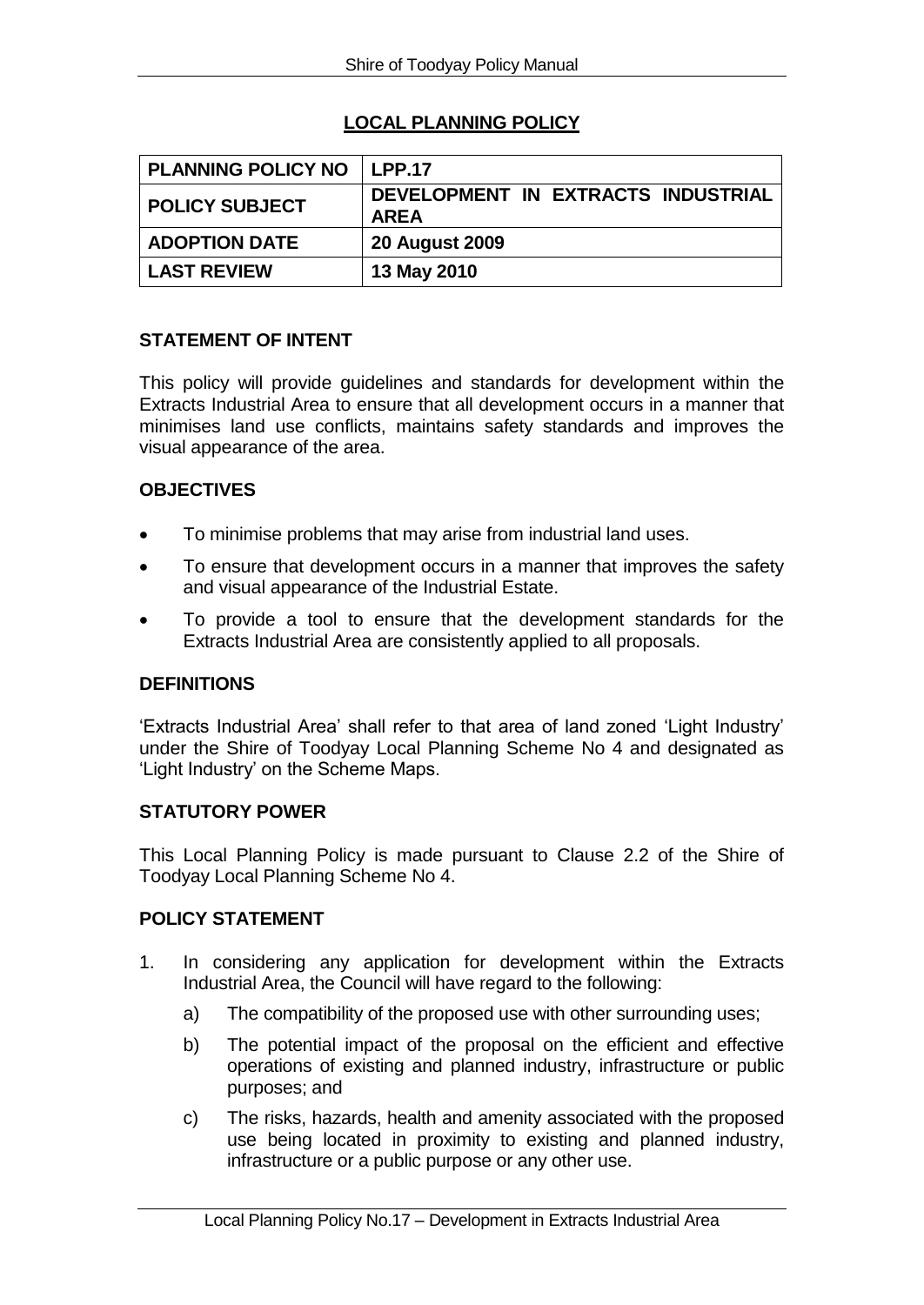- 2. All new development and redevelopment of existing premises within the Extracts Industrial Area shall comply with the development standards set out in this policy. However, these development standards will not be applied retrospectively to existing developments.
- 3. The provisions of this policy shall not excuse compliance with any other legislation, policy or requirement that may apply to the proposed development.
- 4. The Council may vary the requirements of this policy, where it is considered that full compliance with the policy is impractical or such variation is warranted in the circumstances of the case.

# **Building Setbacks**

- 5. All structures within the Extracts Industrial Area shall have a minimum setback to the front boundary of 5.0 metres.
- 6. The total gross floor area of all buildings on a property will have a maximum coverage of 60% of the total lot area.
- 7. All structures shall maintain a minimum setback of 3.0 metres to a secondary street frontage.
- 8. A structure may have a nil setback to a side boundary, provided that vehicular access to the rear of the lot is maintained and that the provisions of the Building Code of Australia can be achieved.

*Note: The Building Code of Australia requires that commercial and industrial premises achieve a minimum setback of 3.0 metres from boundaries to ensure adequate fire separation between buildings, however the Code allows a lesser setback if appropriate fire walls are installed.*

- 9. In the Extracts Industrial Area, no person shall use the setback area between the building line and the street alignment for any purpose other than one or more of the following:
	- a) A means of access;
	- b) The daily parking of vehicles used by employees and customer or clients;
	- c) An open air or trade display, with the consent of the Council; and
	- d) Landscaping.
- 10. Setback areas shall not be used for the storing of vehicles which are being repaired or wrecked, the storage of materials, products, by-products or wastes, or the storage of fuel except in underground tanks.

### **Land Use**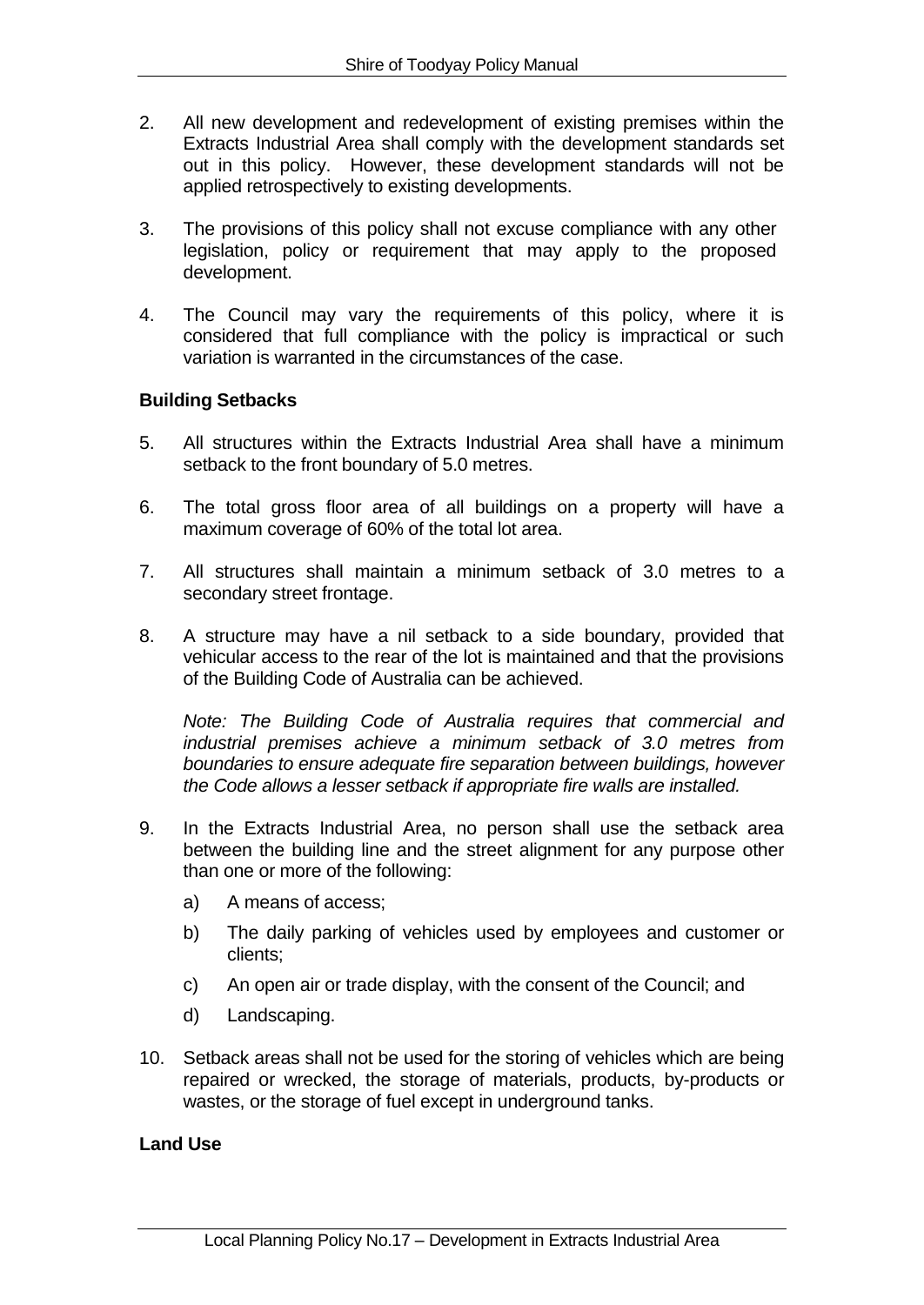- 11. Where a use in the Extracts Industrial Area is defined as a Prescribed Premises in the Regulations to the Environmental Protection Act 1987 (as amended) or an Offensive Trade under the Health Act 1911 (as amended), the proposal shall be advertised for public comment and advice may also be sought from the Department of Environment and Conservation and/or the Health Department.
- 12. Factory units may be developed in the Extracts Industrial Area, provided that:
	- a) There is no more than one occupancy for each factory unit;
	- b) No industrial unit is used for machinery or automotive wrecking or for the sale of motor vehicles or caravans; and
	- c) Factory units shall be separated from each other by an internal wall or walls constructed of brick, stone or concrete in accordance with the Building Code of Australia and shall not be altered, moved or removed without the consent of the Council.
- 13. Any open air or trade display on a property shall comply with the following requirements:
	- a) The open air or trade display may be used for the display of trade goods and equipment for the purpose of advertisement relating to the business for which the lot is being used;
	- b) The open air or trade display area shall not impede movement to or from any parking areas, vehicle access ways or loading areas;
	- c) No more than 30% of the setback area shall be used for an open air or trade display area.
- 14. Council may require the provision of one or more areas for the storage of refuse and bulk bins in any industrial development. This refuse or storage area shall be:
	- a) Screened from view from any public street;
	- b) Enclosed by a wall of masonry or colourbond material and having a minimum height of 1.5 metres;
	- c) The floor of the refuse or storage area is to be paved and drained to an approved effluent disposal system; and
	- d) A tap for cleaning purposes is to be installed.
- 15. Caretaker's dwellings will not be permitted, other than under extenuating circumstances, where the approved use for the site requires a caretaker's residence. The caretaker's residence shall only be occupied by a supervisor, owner or manager of the legitimate and approved land use undertaken on site.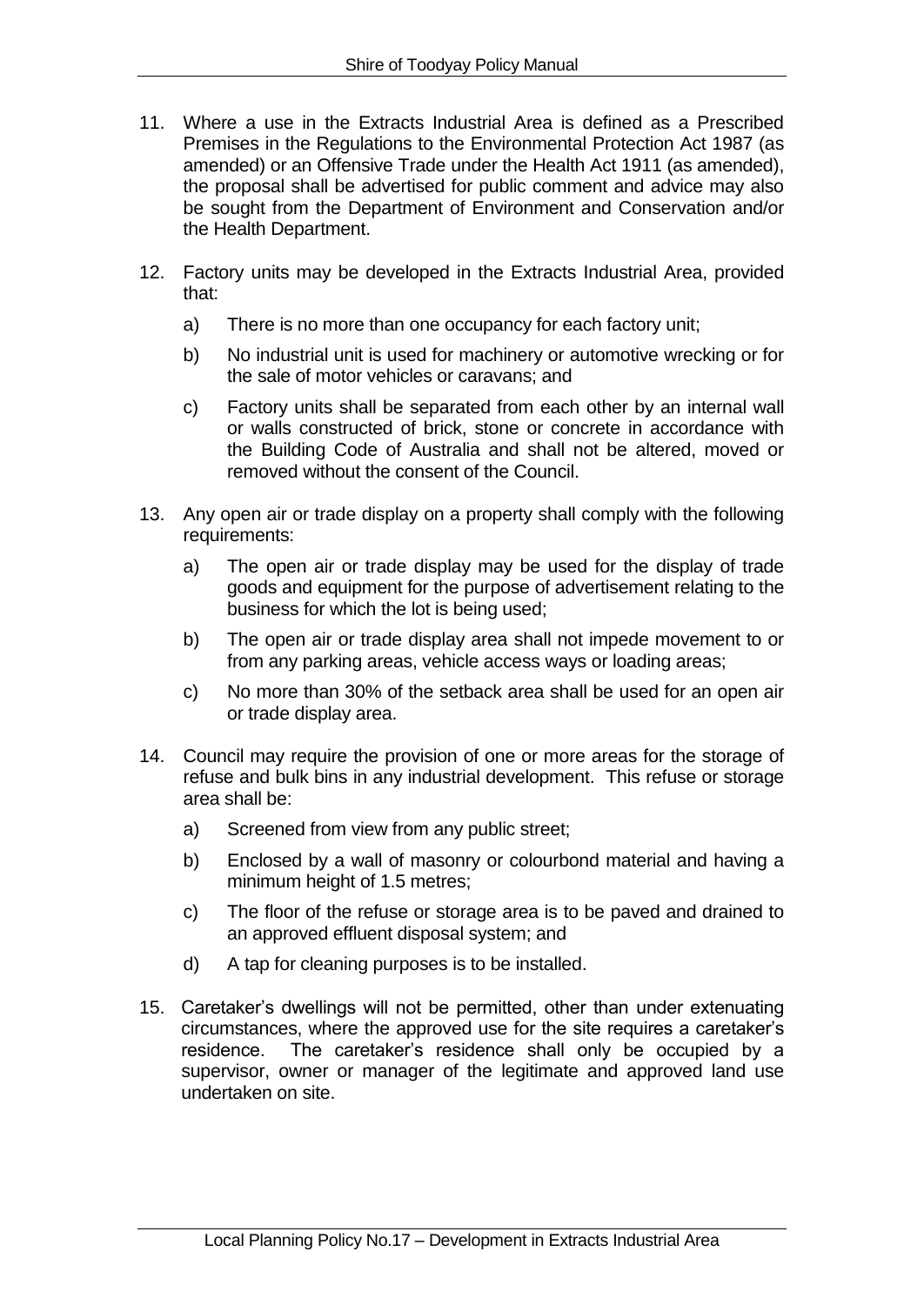# **Parking & Access**

- 16 All development within the Extracts Industrial Area shall make provision for the off-street parking of motor vehicles, in accordance with the provisions of Council's Policy TP.4 – Car Parking Policy. All parking areas shall be designed to enable all vehicles to return to the street in forward gear.
- 17 All parking, access and vehicle manoeuvring areas constructed shall be sealed to a minimum bitumen standard, kerbed, drained, linemarked and in accordance with the relevant Australian Standards. These areas are to be maintained to the satisfaction of Council.
- 18 No land or buildings shall be developed unless provision is made for an area clear of the street for the purpose of loading and unloading goods or materials and all servicing vehicles should be able to leave and enter the street in forward gear.
- 19 Vehicular access ways shall not be less than 4.5 metres wide. A lesser width of 3.0m may be permitted where a one way system of traffic movement may be established on the lot.

### **Landscaping**

- 20 As part of an application to develop within the Extracts Industrial Area, the proponent shall provide details on the proposed landscaping to be installed on the property.
- 21 The landscaping of industrial properties aims to soften the impact of the proposed development and to maintain visual amenity. Such landscaping must comply with the following criteria and any other adopted design criteria of the Council:
	- e) A 3.0 metre wide landscaping strip shall be provided along all road frontages, except at the points of access to the property. This landscaping strip may be reduced to 1.0 metre along a secondary street frontage.
	- f) The landscaping strips are to be bound by non-mountable kerbing (or similar);
	- g) All landscaping shall include shade trees and indigenous or common local shrubs, with a minimum plant cover of 75%;
	- h) Council will not support the extensive use of loose landscaping materials such as woodchips or gravel;
	- i) Landscaping shall be provided to minimise the visual impact of parking areas and to provide shade trees;
	- j) All landscaping must be installed within 60 days of the commencement of operations on the property; and
	- k) Landscaping strips must be reticulated and maintained to the satisfaction of the Council.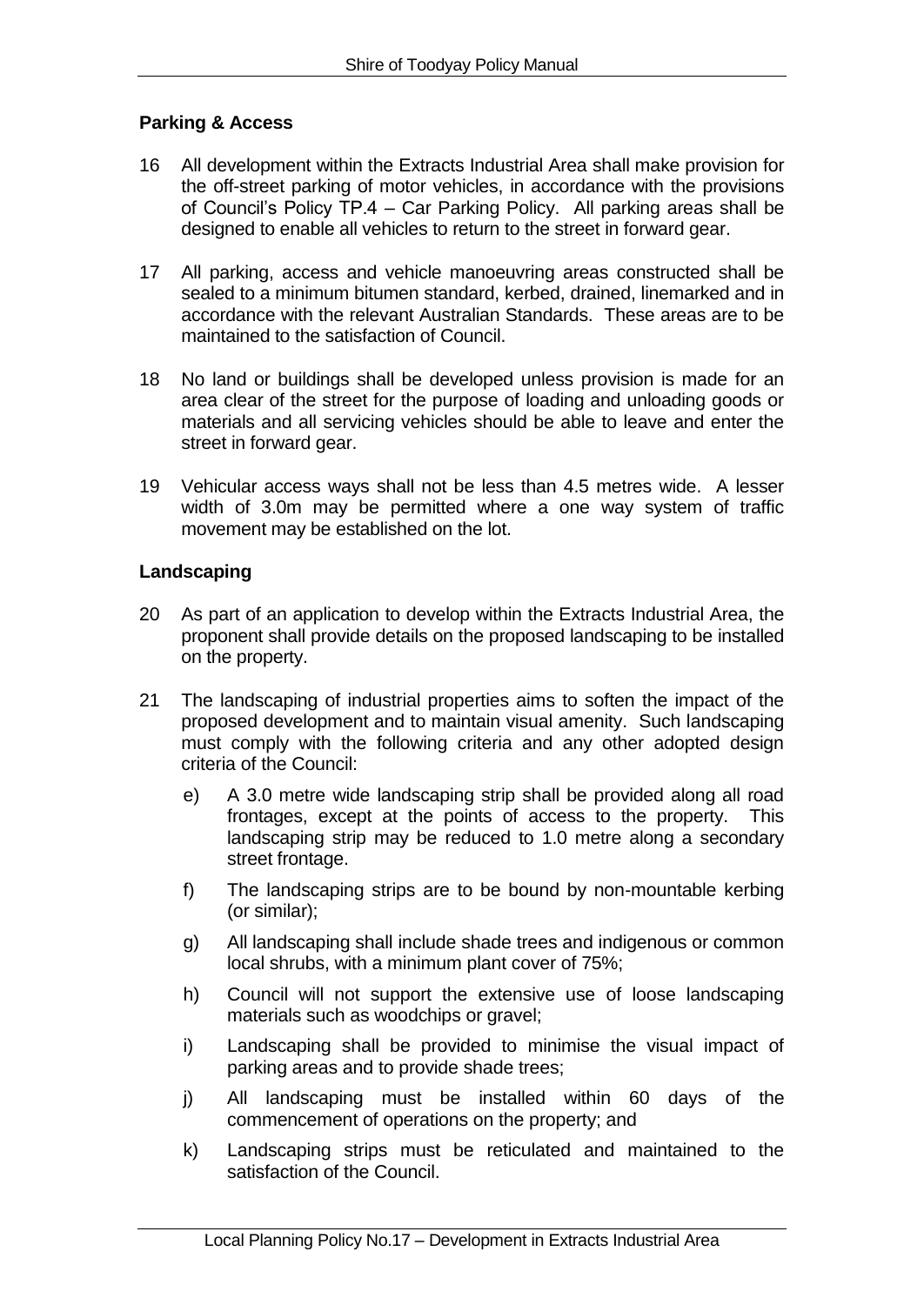# **Disposal of Waste Water, Effluent and Other Materials**

- 22 All stormwater and effluent shall be disposed of on site. Approval for all effluent disposal systems must be sought from the Shire of Toodyay though the lodgement of an *Application to Construct or Install an Apparatus for the Treatment of Sewage*.
- 23 Suitable barriers must be provided around leach drains, septics and soak wells to prevent vehicular impact on these systems.
- 24 Deleterious and hazardous waste materials and any other noxious by products may not be contained or stored on site and shall be disposed of in an approved waste facility. This will include materials such as asbestos, tyres, waste oil etc.
- 25 Where inflammable, explosive or petroleum based products are used and/or are likely to be discharged, a sealed wash down area and a petrol and oil separator must be installed.

### **Fencing**

- 26 The details of the fencing to be used on the property should be provided at the time of making an application to develop land within the Extracts Industrial Area. Dependent upon the nature of the proposed land use, the Council may require that solid screen fencing be provided on one or more of the lot boundaries.
- 27 Generally, front fencing should be open in nature and should complement the adjoining landscaping areas.
- 28 Second hand fencing materials will not be permitted within the Extracts Industrial Area.

**Adopted as TP Policy 15 December 2005 Amended Council Meeting 16 November 2006 Amended Council Meeting 15 November 2007 Amended Council Meeting 21 May 2009 Reviewed Council Meeting 13 May 2010**